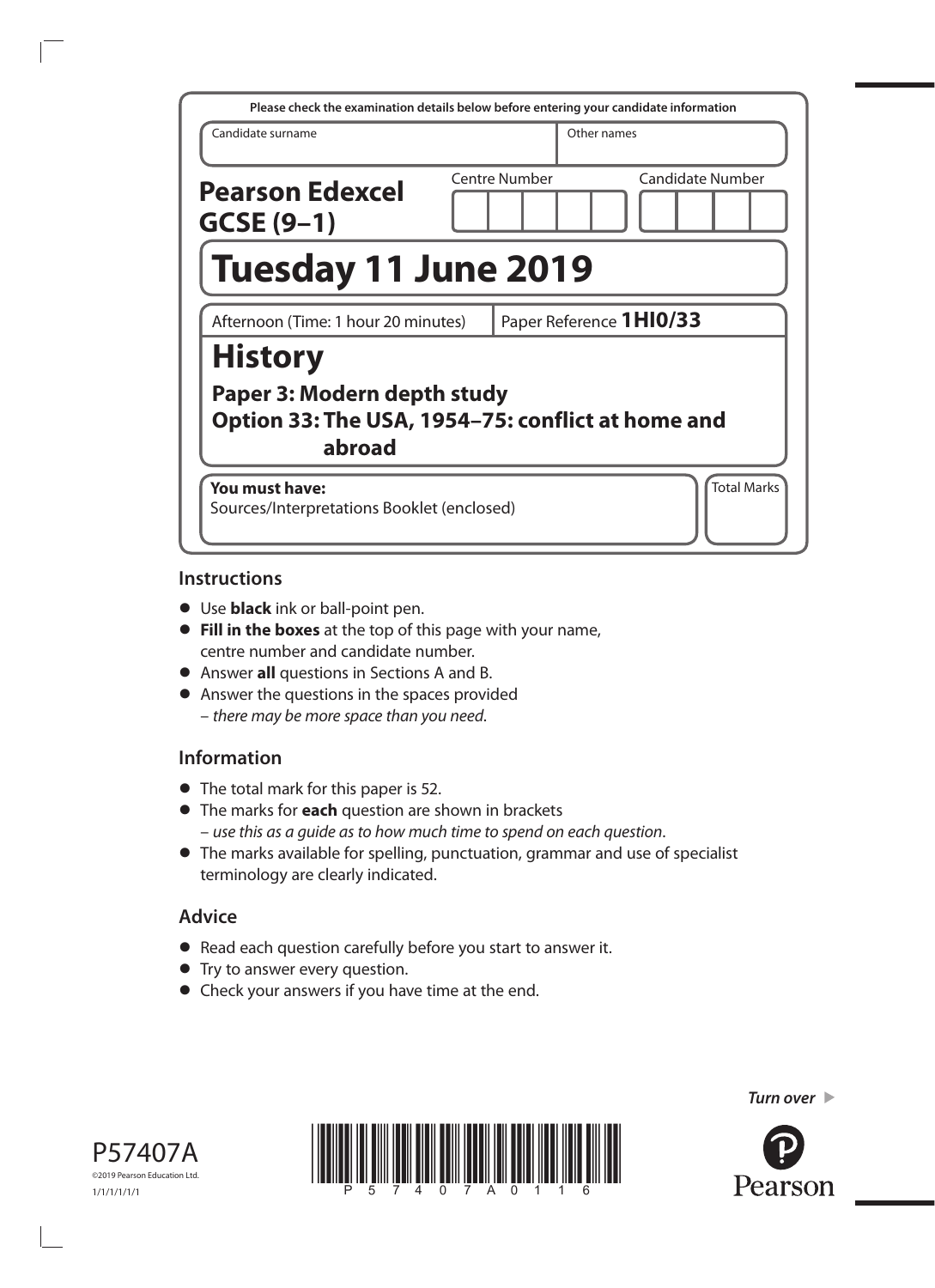**DOMOROM SERVICE STATE** 

# **DOMORAGE HEATHER**

**DOMORATION ENTITLES** 

**Doctory MRTH NUTHERNES** 

#### **SECTION A**

#### **Answer both questions.**

#### **Study Source A below and then answer Question 1.**

**Source A:** From a report about the events at Little Rock High School on 25 September 1957.

A crowd of 300 people had gathered to protest against the black students joining Little Rock High School. They waited impatiently for the students to arrive. There were 350 soldiers on duty.

The nine black students arrived in a car. They were protected by soldiers who were travelling in jeeps and carrying machine guns.

At 9:28 am, six white students walked out of school to protest against the presence of the black students.

At 11:30 am, all students had to evacuate the building because it was believed there was a bomb in the school.

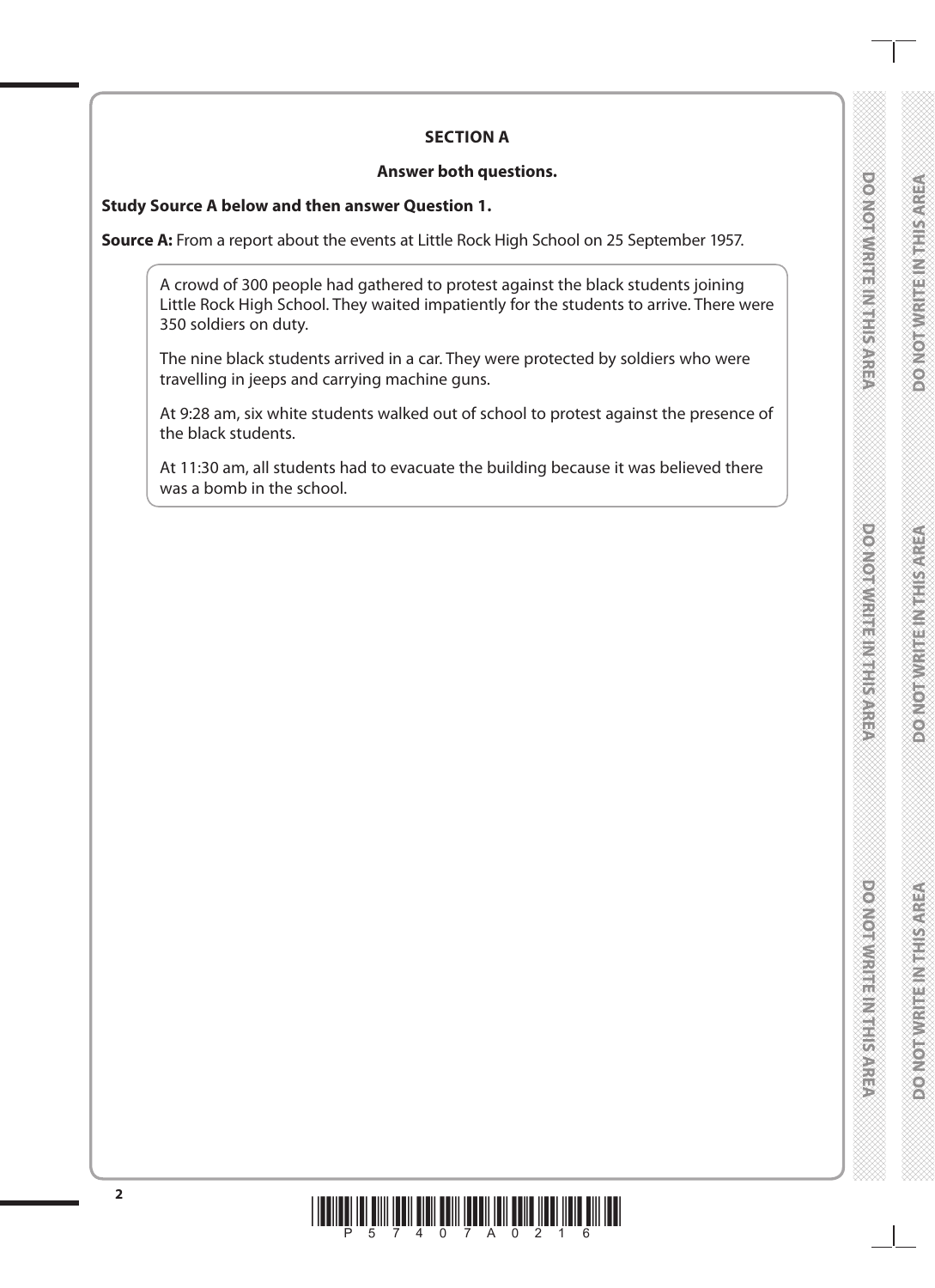Give two things you can infer from Source A about opposition to the desegregation  $\mathbf{1}$ of Little Rock High School.

Complete the table below to explain your answer.

| <br>Details in the source that tell me this: |  |
|----------------------------------------------|--|
| (ii) What I can infer:                       |  |
| Details in the source that tell me this:     |  |
|                                              |  |
|                                              |  |
|                                              |  |



 $\overline{\mathbf{3}}$ 

**DO NOTWRITEINITE SARE** 

**CENTRAL PRODUCTIONS OF PRODUCT** 

**DONOTWRITEN MILLISTREET**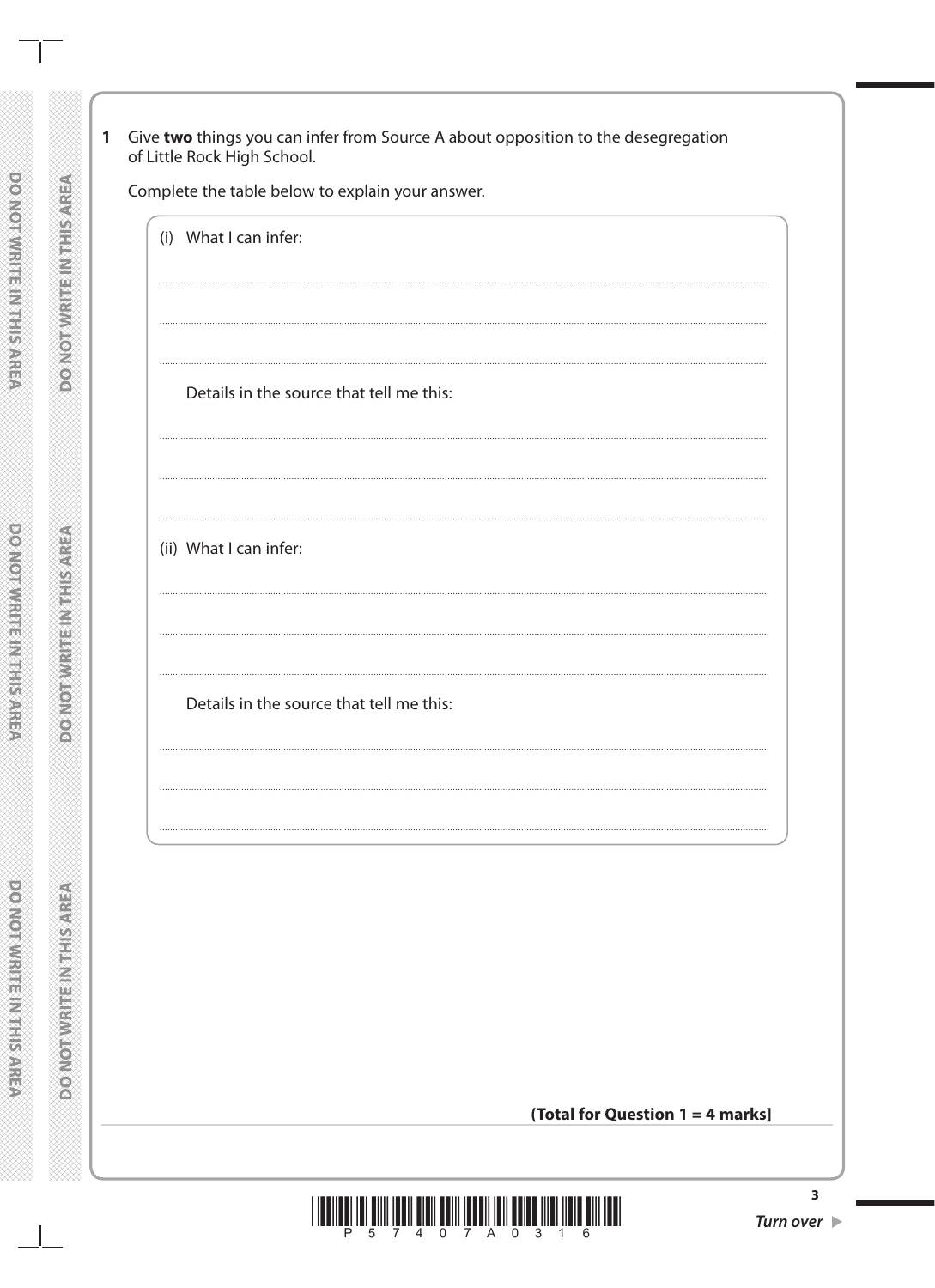|  |  | 2 Explain why US involvement in the Vietnam War changed under President Nixon. |  |  |
|--|--|--------------------------------------------------------------------------------|--|--|
|--|--|--------------------------------------------------------------------------------|--|--|

You may use the following in your answer:

- Vietnamisation  $\ddot{\phantom{0}}$
- bombing of North Vietnam  $\bullet$

You must also use information of your own.

**DO NOTWRITEIN IT: ISAREA** 

**DOMOTIVIRE INTERNATE AREA** 

DONOTWRITE IN THIS AREA

**DONOTHERNER MAND** 

**DOMOTIVE HARTISARE** 

**DONOTWRITENWIHSWREA** 

 $\parallel$ Ш <u>TETH HITLE HITLE HITLE HITLE HITLE</u> 0 7 A 0 4 1 6 Έ  $\overline{5}$  $7 - 4$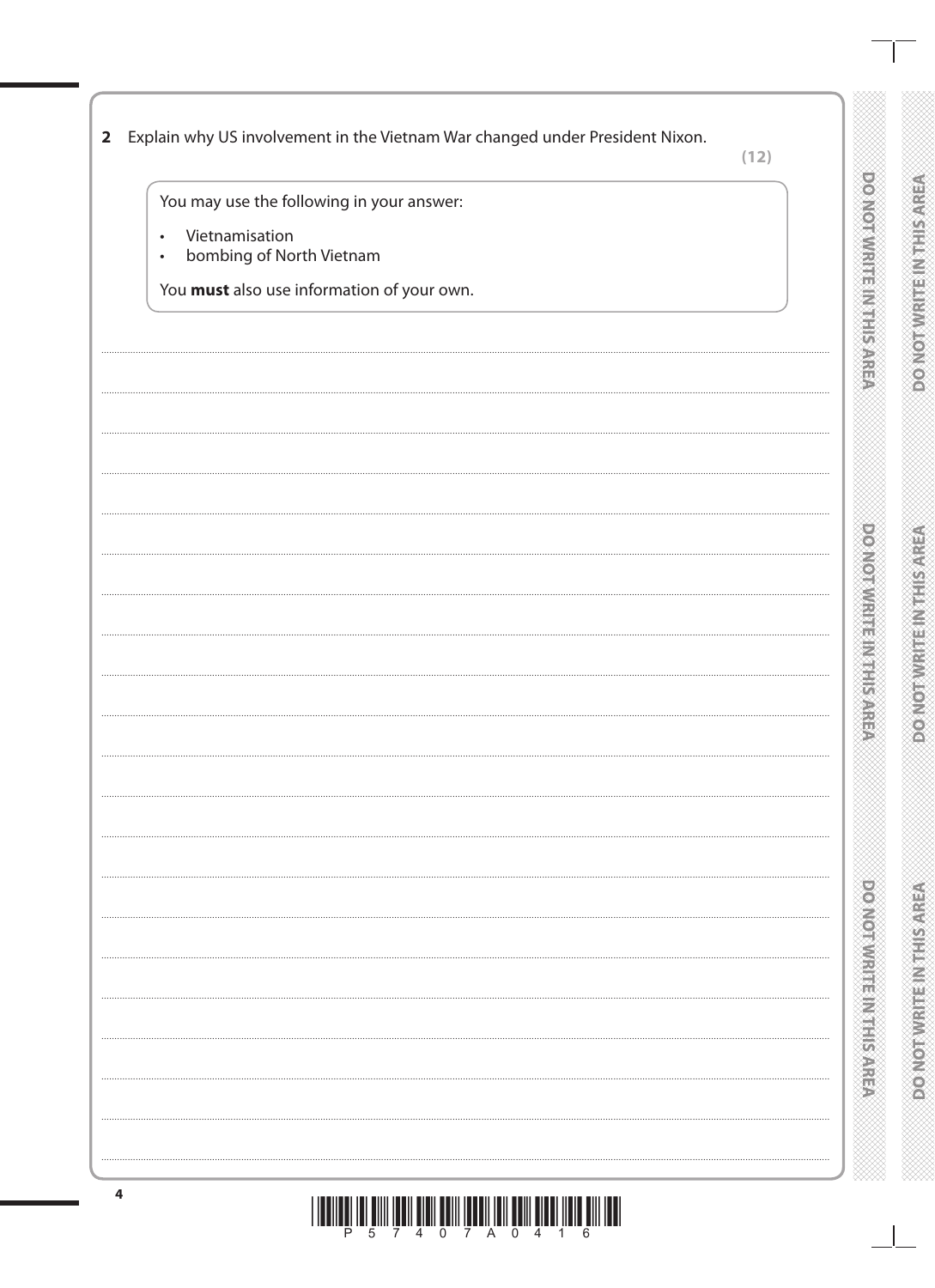| <b>PONOTAVE IT NEEDS ONGE</b> |  |
|-------------------------------|--|
|                               |  |
|                               |  |
|                               |  |
|                               |  |
|                               |  |
|                               |  |
|                               |  |
|                               |  |
| <b>MARINE MARINE STATE</b>    |  |
|                               |  |
|                               |  |
|                               |  |
|                               |  |
|                               |  |
|                               |  |
|                               |  |
|                               |  |
| <b>DONOTWEEDNESS ROOM</b>     |  |
|                               |  |
|                               |  |
|                               |  |

 $\mathbb{R}$ 

DO NOT WRITE IN THIS AREA

**DOOMORDIE MATERIALS AREA** 

**DO NOT WRITE IN THE REFER** 

 $\Box$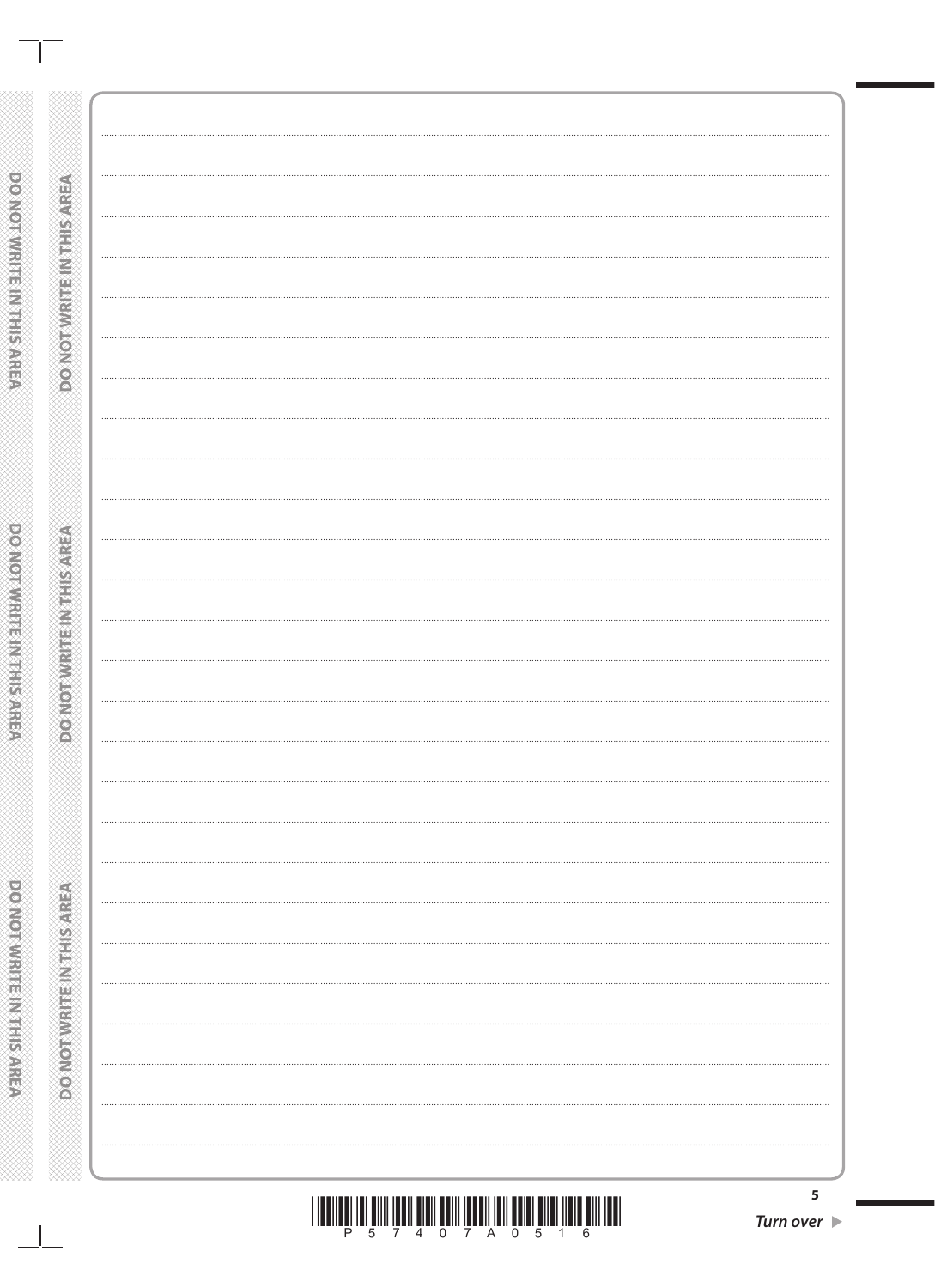|  |  |  | ¥       |  |   |  |
|--|--|--|---------|--|---|--|
|  |  |  |         |  |   |  |
|  |  |  | m<br>Ca |  |   |  |
|  |  |  |         |  |   |  |
|  |  |  |         |  |   |  |
|  |  |  |         |  |   |  |
|  |  |  |         |  |   |  |
|  |  |  |         |  |   |  |
|  |  |  |         |  |   |  |
|  |  |  |         |  |   |  |
|  |  |  |         |  |   |  |
|  |  |  |         |  |   |  |
|  |  |  |         |  |   |  |
|  |  |  |         |  |   |  |
|  |  |  |         |  |   |  |
|  |  |  |         |  |   |  |
|  |  |  |         |  |   |  |
|  |  |  |         |  |   |  |
|  |  |  |         |  |   |  |
|  |  |  |         |  |   |  |
|  |  |  |         |  |   |  |
|  |  |  |         |  |   |  |
|  |  |  |         |  |   |  |
|  |  |  |         |  |   |  |
|  |  |  |         |  |   |  |
|  |  |  |         |  |   |  |
|  |  |  |         |  |   |  |
|  |  |  |         |  |   |  |
|  |  |  |         |  |   |  |
|  |  |  |         |  |   |  |
|  |  |  |         |  |   |  |
|  |  |  |         |  |   |  |
|  |  |  |         |  |   |  |
|  |  |  |         |  |   |  |
|  |  |  |         |  |   |  |
|  |  |  |         |  |   |  |
|  |  |  |         |  |   |  |
|  |  |  |         |  |   |  |
|  |  |  |         |  |   |  |
|  |  |  |         |  |   |  |
|  |  |  |         |  |   |  |
|  |  |  |         |  |   |  |
|  |  |  |         |  |   |  |
|  |  |  |         |  |   |  |
|  |  |  |         |  |   |  |
|  |  |  |         |  |   |  |
|  |  |  |         |  | ١ |  |
|  |  |  |         |  |   |  |
|  |  |  |         |  |   |  |
|  |  |  |         |  |   |  |
|  |  |  |         |  |   |  |
|  |  |  |         |  |   |  |
|  |  |  |         |  |   |  |
|  |  |  |         |  |   |  |
|  |  |  |         |  |   |  |
|  |  |  |         |  |   |  |
|  |  |  |         |  |   |  |
|  |  |  |         |  |   |  |
|  |  |  |         |  |   |  |

DO NOTWRITE IN THIS AREA DONOTWRITEINTHISAREA DOMOTWRITE/MTHIS/AREA (Total for Question 2 = 12 marks) **TOTAL FOR SECTION A = 16 MARKS**  $\boldsymbol{6}$  $\parallel$ 

HI

Ē  $\overline{5}$  $\frac{1}{7}$  $\overline{4}$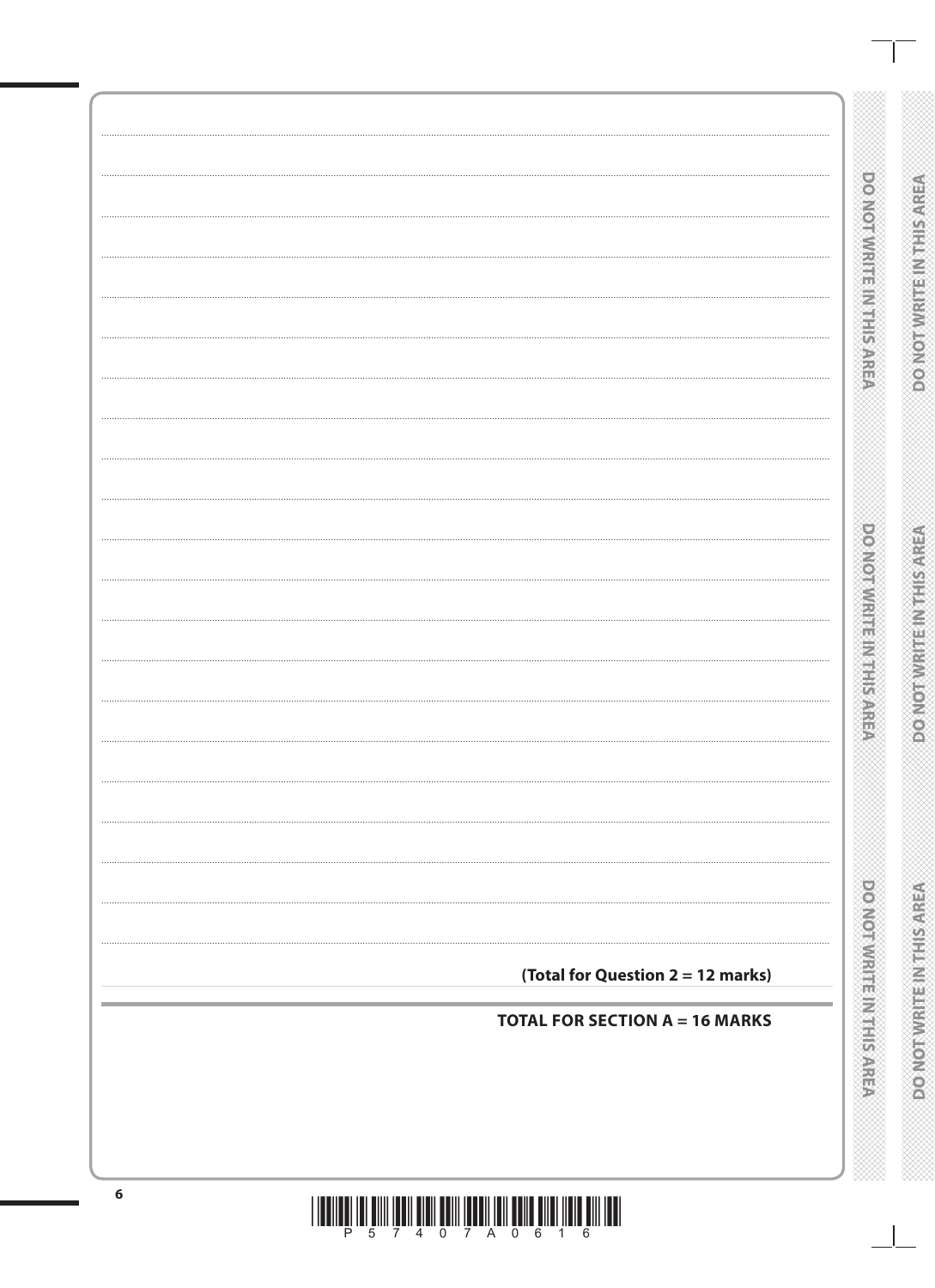#### **SECTION B**

#### For this section, you will need to use the sources and interpretations in the Sources/Interpretations Booklet.

#### 3 (a) Study Sources B and C.

How useful are Sources B and C for an enquiry into the achievements of the civil rights movement in the years 1960-65?

Explain your answer, using Sources B and C and your knowledge of the historical context.

|        | ~~~~~~~~~~~~~~~~~~~~ |
|--------|----------------------|
|        |                      |
|        |                      |
|        |                      |
|        |                      |
|        |                      |
|        |                      |
|        |                      |
|        |                      |
|        |                      |
|        |                      |
|        |                      |
|        |                      |
|        |                      |
|        |                      |
|        |                      |
|        |                      |
|        |                      |
|        |                      |
|        |                      |
|        |                      |
|        |                      |
|        |                      |
|        |                      |
|        |                      |
|        |                      |
|        |                      |
|        |                      |
|        |                      |
|        |                      |
|        |                      |
|        |                      |
|        |                      |
|        |                      |
|        |                      |
|        |                      |
|        |                      |
|        |                      |
|        |                      |
|        |                      |
|        | 1<br>1               |
|        |                      |
|        |                      |
|        |                      |
|        |                      |
|        |                      |
| ï      |                      |
|        |                      |
|        |                      |
|        |                      |
|        |                      |
|        |                      |
|        |                      |
|        |                      |
|        |                      |
|        |                      |
|        |                      |
|        |                      |
|        |                      |
|        |                      |
|        |                      |
|        |                      |
|        |                      |
|        |                      |
|        |                      |
| S<br>ï | ξ<br>i<br>X          |
|        |                      |



**DONOHWRITHNIFISHREA** 

**DOATOFNIERE INTE SAREA**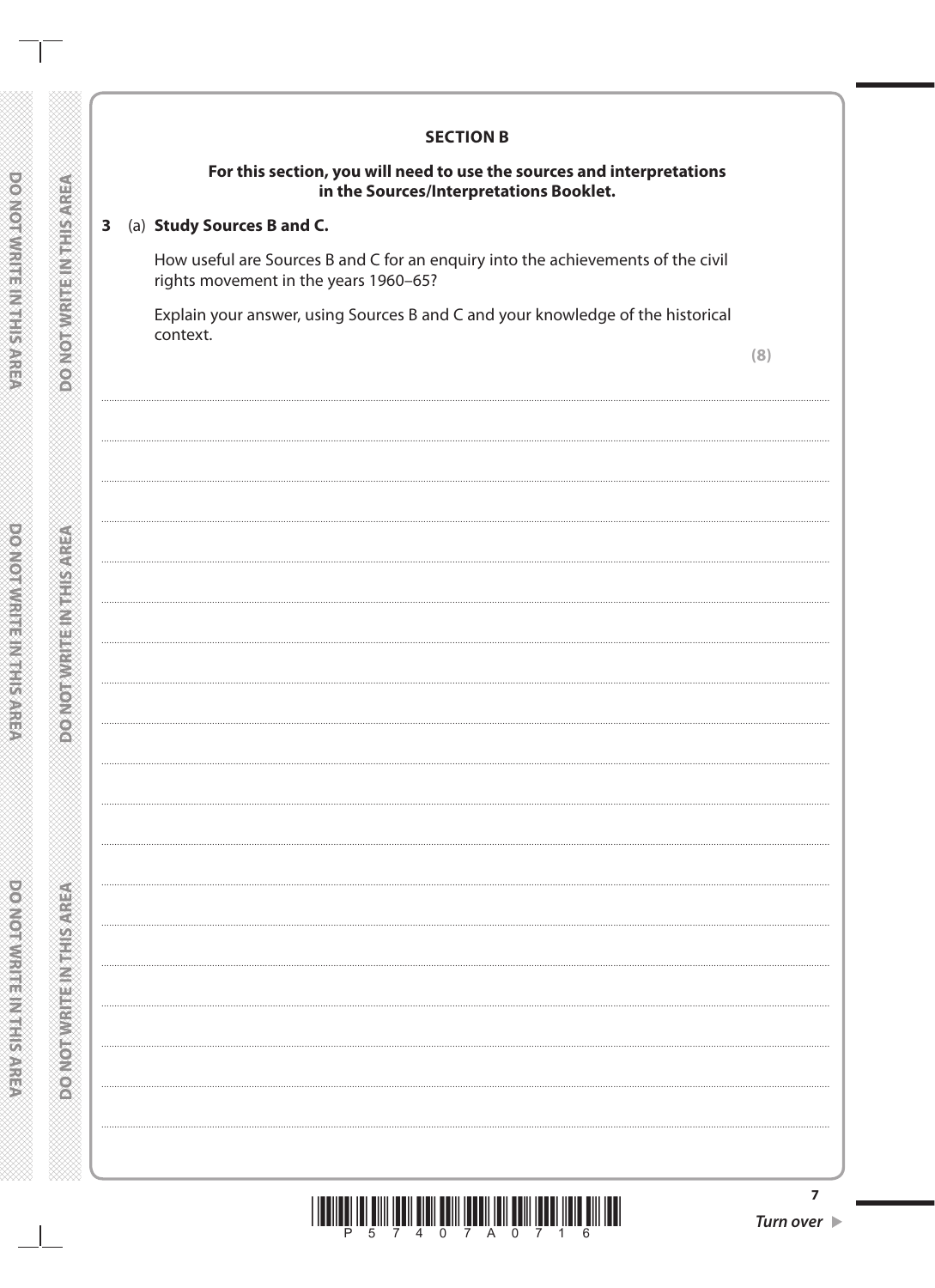| י <mark>בתוך תוכן תוכן, ונות</mark> והרבה והופך הבין הבין הופ ונו 4.<br>$\overline{4}$<br>7 A<br>$\overline{7}$<br>$\overline{A}$<br>$\cap$<br>8<br>$\cap$<br>Б.<br>6<br>P |  |
|----------------------------------------------------------------------------------------------------------------------------------------------------------------------------|--|

|  | <b>DOMORATION IN THE SAME OF SALE</b> |
|--|---------------------------------------|
|  |                                       |
|  |                                       |
|  |                                       |
|  |                                       |
|  |                                       |
|  |                                       |
|  |                                       |
|  |                                       |
|  |                                       |
|  |                                       |
|  |                                       |
|  |                                       |
|  |                                       |
|  |                                       |
|  |                                       |
|  |                                       |
|  |                                       |
|  |                                       |
|  |                                       |
|  |                                       |
|  |                                       |
|  |                                       |
|  |                                       |
|  |                                       |
|  |                                       |
|  |                                       |
|  |                                       |
|  |                                       |
|  |                                       |
|  |                                       |
|  | <b>POSTER AND RESIDENCE OF SALE</b>   |
|  |                                       |
|  |                                       |
|  |                                       |
|  |                                       |
|  |                                       |
|  |                                       |
|  |                                       |
|  |                                       |
|  |                                       |
|  |                                       |
|  |                                       |
|  |                                       |
|  |                                       |
|  |                                       |
|  |                                       |
|  |                                       |
|  |                                       |
|  |                                       |
|  |                                       |
|  |                                       |
|  |                                       |
|  |                                       |
|  |                                       |
|  |                                       |
|  |                                       |
|  |                                       |
|  |                                       |
|  |                                       |
|  |                                       |
|  |                                       |
|  | policination is a material            |
|  |                                       |
|  |                                       |
|  |                                       |
|  |                                       |

Ξ

**DONOT WRITEINTHIS AREA** 

**ASSIMISSIMES IN THE VIOLE** 

**PONOTWRITEIN THIS AREA**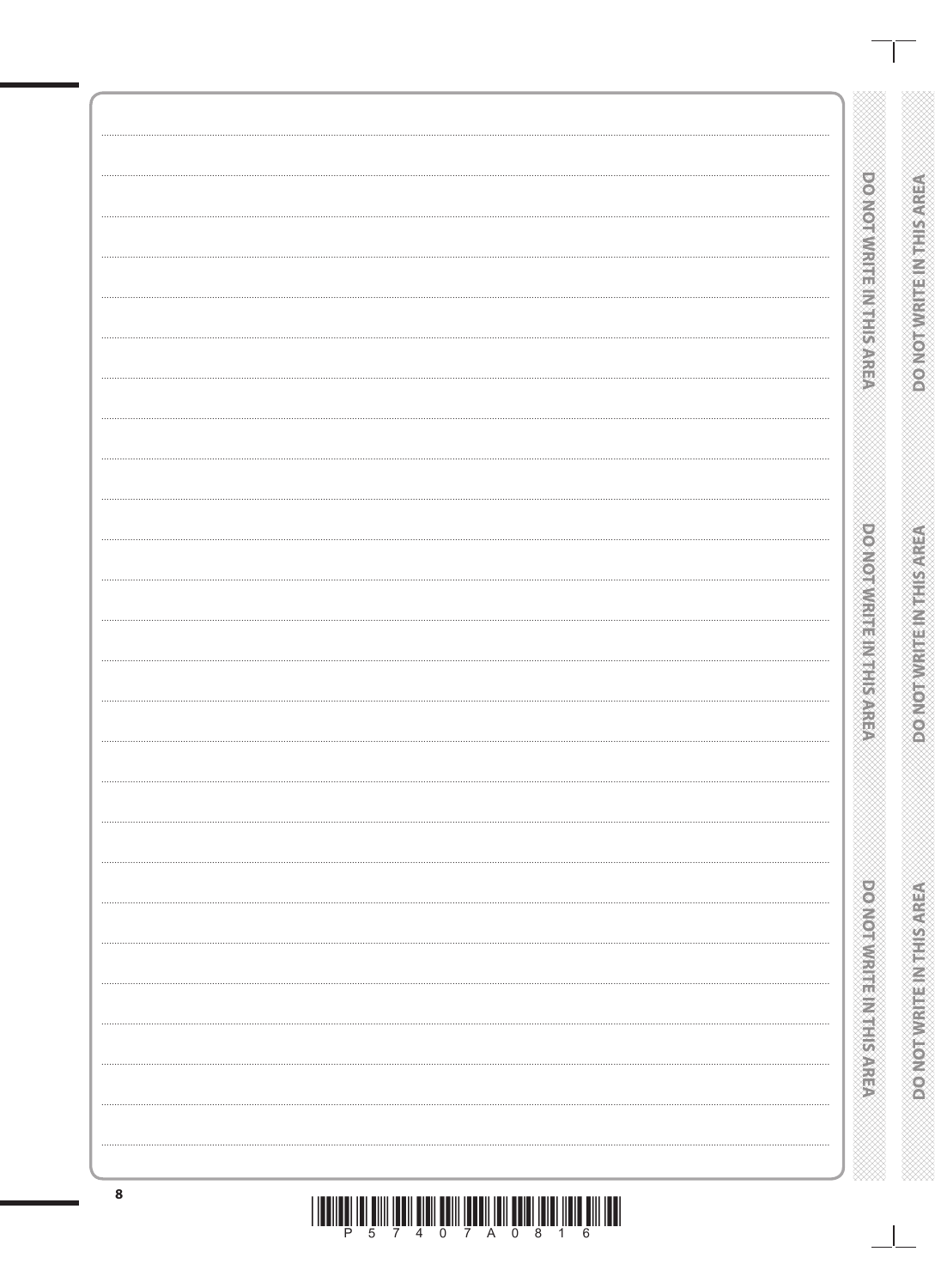| <u>                    </u><br>Ρ<br>0<br>Α<br>$\,0\,$<br>5<br>4<br>$\overline{7}$<br>9<br>7<br>1<br>6                                     | 9<br>Turn over 1                                              |
|-------------------------------------------------------------------------------------------------------------------------------------------|---------------------------------------------------------------|
|                                                                                                                                           |                                                               |
|                                                                                                                                           |                                                               |
|                                                                                                                                           |                                                               |
|                                                                                                                                           |                                                               |
|                                                                                                                                           |                                                               |
|                                                                                                                                           |                                                               |
|                                                                                                                                           |                                                               |
|                                                                                                                                           |                                                               |
|                                                                                                                                           |                                                               |
|                                                                                                                                           |                                                               |
|                                                                                                                                           |                                                               |
|                                                                                                                                           | (4)                                                           |
| What is the main difference between these views?                                                                                          |                                                               |
| (b) Study Interpretations 1 and 2. They give different views about the<br>achievements of the civil rights movement in the years 1960-65. |                                                               |
|                                                                                                                                           | Explain your answer, using details from both interpretations. |

 $\pm$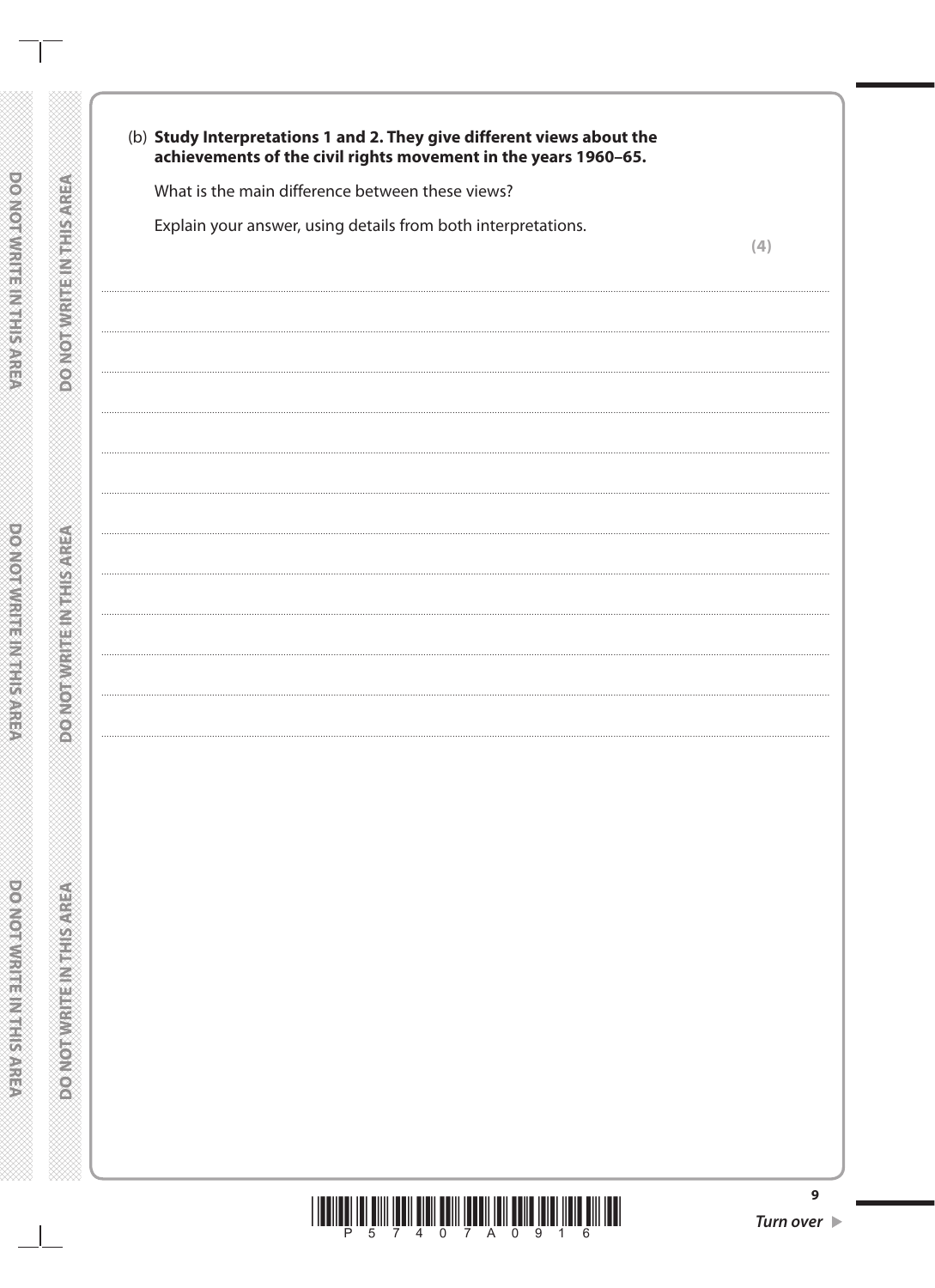| You may use Sources B and C to help explain your answer. | (4) |                                 |
|----------------------------------------------------------|-----|---------------------------------|
|                                                          |     | <b>DOMOTOMISE MARKETS</b>       |
|                                                          |     | <b>PONDORM IN PRESSURE SAFE</b> |
|                                                          |     | providentification is stated    |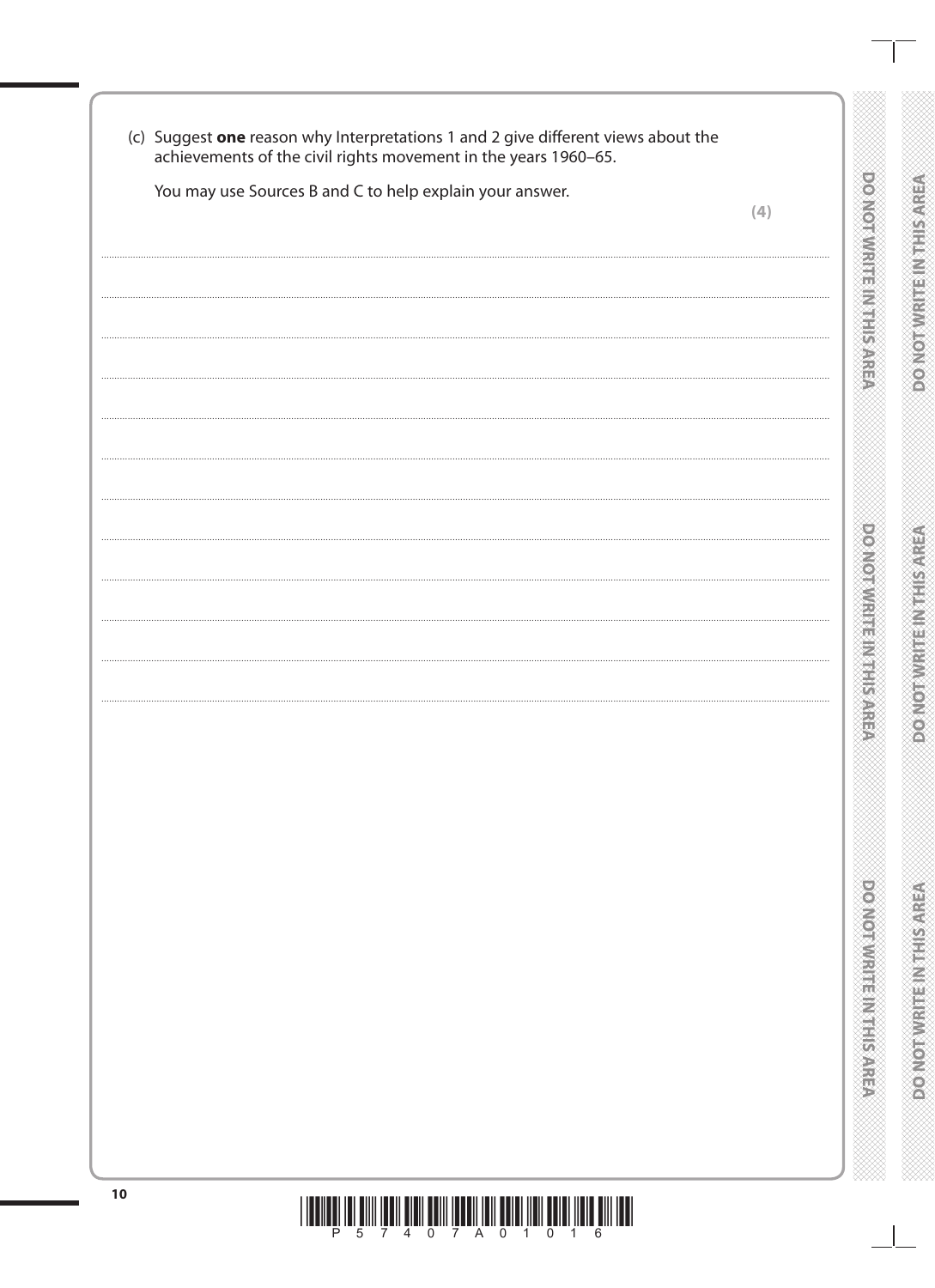| Spelling, punctuation, grammar and use of specialist terminology will be<br>assessed in part (d).                           |      |
|-----------------------------------------------------------------------------------------------------------------------------|------|
| (d) How far do you agree with Interpretation 2 about the achievements of the<br>civil rights movement in the years 1960-65? |      |
| Explain your answer, using both interpretations and your knowledge of the<br>historical context.                            |      |
|                                                                                                                             | (16) |
|                                                                                                                             |      |
|                                                                                                                             |      |
|                                                                                                                             |      |
|                                                                                                                             |      |
|                                                                                                                             |      |
|                                                                                                                             |      |
|                                                                                                                             |      |
|                                                                                                                             |      |
|                                                                                                                             |      |
|                                                                                                                             |      |
|                                                                                                                             |      |
|                                                                                                                             |      |
|                                                                                                                             |      |
|                                                                                                                             |      |
|                                                                                                                             |      |
|                                                                                                                             |      |
|                                                                                                                             |      |
|                                                                                                                             |      |
|                                                                                                                             | 11   |

 $\mathbb{R}$ 

**DOMOTIVE IN HER NEWS AREA** 

DOMOTWRITEINTHIS AREA

 $\Box$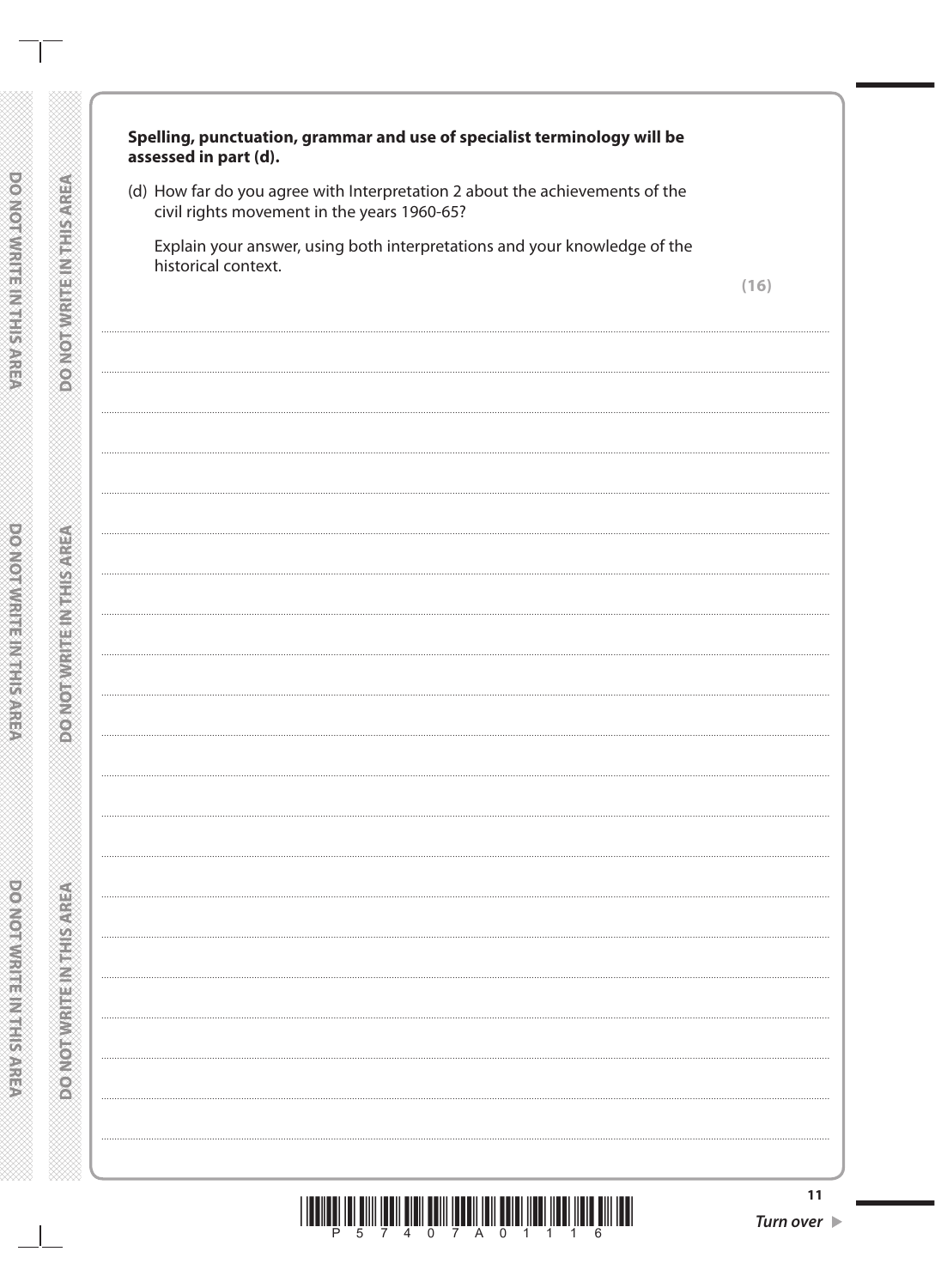|    | <b>DOMONTHEMENT PRESS</b>         |                                 |
|----|-----------------------------------|---------------------------------|
|    |                                   | <b>PONOMINIERING MOTORS</b>     |
|    |                                   |                                 |
|    |                                   |                                 |
|    |                                   |                                 |
|    |                                   |                                 |
|    |                                   |                                 |
|    |                                   |                                 |
|    |                                   |                                 |
|    |                                   |                                 |
|    |                                   |                                 |
|    |                                   |                                 |
|    |                                   |                                 |
|    |                                   |                                 |
|    | <b>PONDONNIA PROTECTION</b>       | <b>A CONSTRUCTION OF STREET</b> |
|    |                                   |                                 |
|    |                                   |                                 |
|    |                                   |                                 |
|    |                                   |                                 |
|    |                                   |                                 |
|    |                                   |                                 |
|    |                                   |                                 |
|    |                                   |                                 |
|    |                                   |                                 |
|    |                                   |                                 |
|    | providently at a participants and | <b>POINOT WRITEINITHS AREA</b>  |
|    |                                   |                                 |
|    |                                   |                                 |
| 12 |                                   |                                 |

 $\begin{array}{c} \text{if} \ \text{if} \ \text{if} \ \text{if} \ \text{if} \ \text{if} \ \text{if} \ \text{if} \ \text{if} \ \text{if} \ \text{if} \ \text{if} \ \text{if} \ \text{if} \ \text{if} \ \text{if} \ \text{if} \ \text{if} \ \text{if} \ \text{if} \ \text{if} \ \text{if} \ \text{if} \ \text{if} \ \text{if} \ \text{if} \ \text{if} \ \text{if} \ \text{if} \ \text{if} \ \text{if} \ \text{if} \ \text{if} \ \text{if} \ \text{if} \ \text{$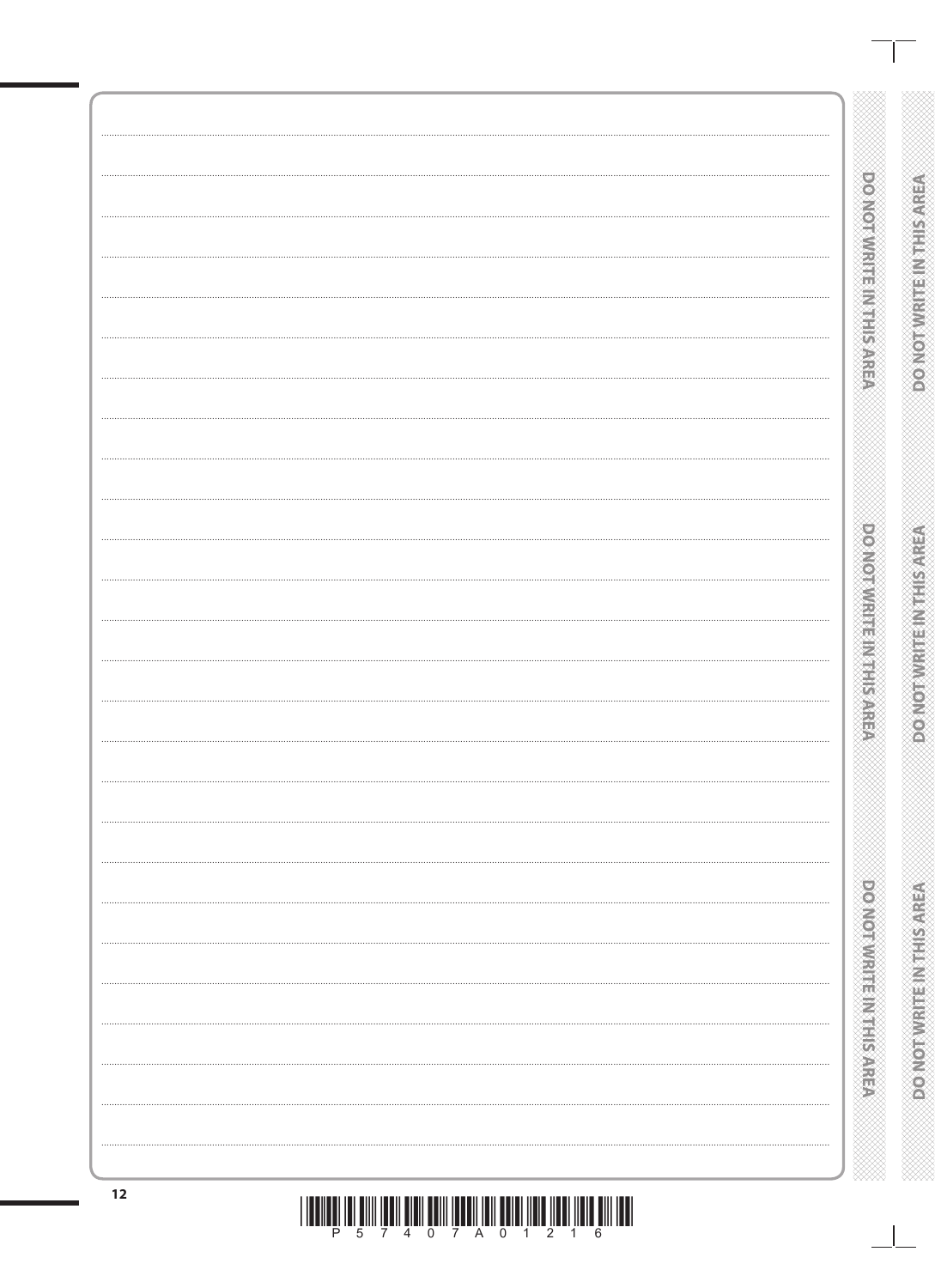| <br><br><br> |
|--------------|
|              |

a ka

 $\Box\Box$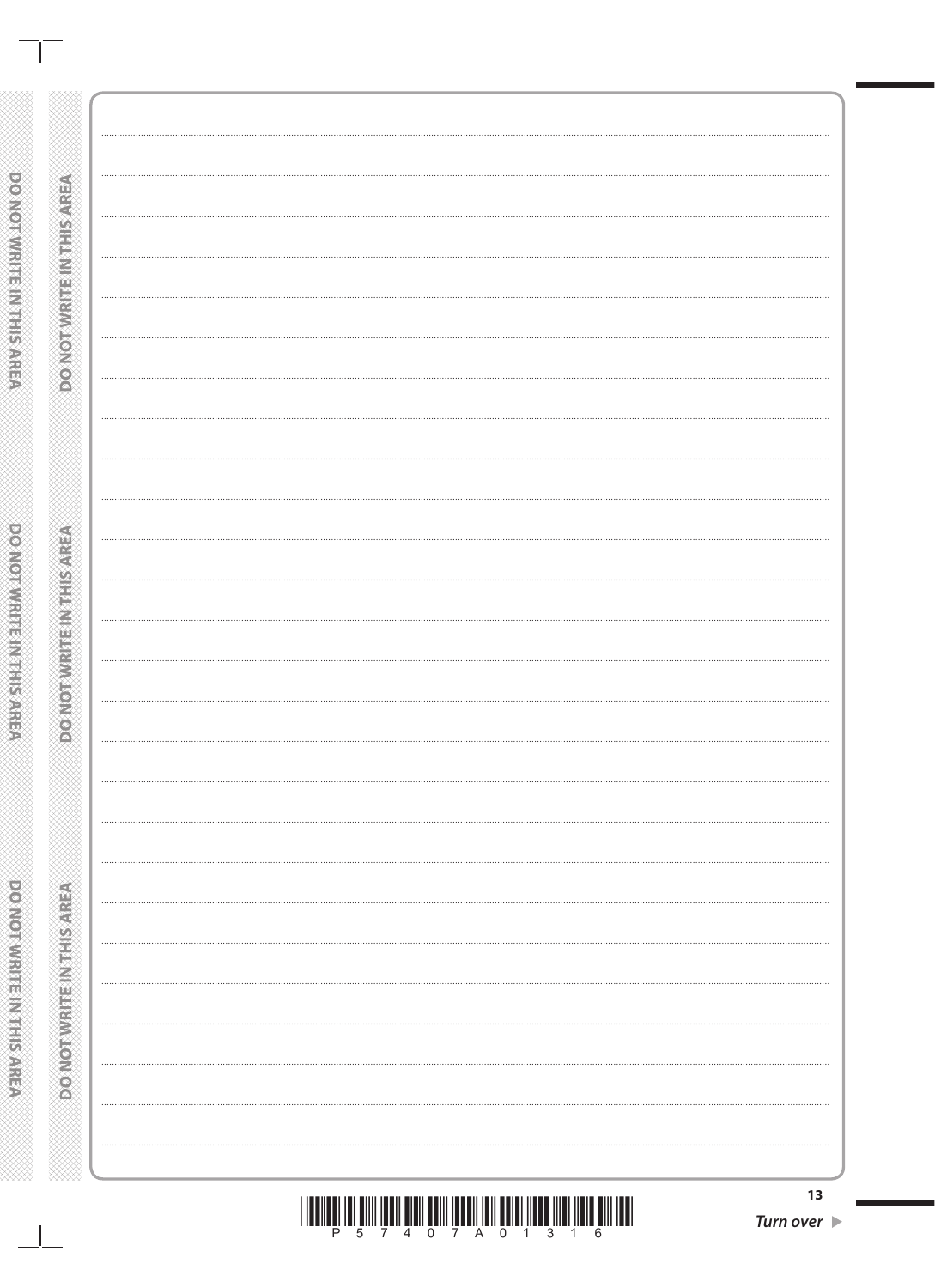| S                        |  |        |   |  |
|--------------------------|--|--------|---|--|
| ï                        |  |        |   |  |
|                          |  |        | 1 |  |
|                          |  |        |   |  |
| ı                        |  |        |   |  |
| $\ddot{\phantom{a}}$     |  | l<br>I |   |  |
|                          |  |        |   |  |
|                          |  |        |   |  |
|                          |  |        |   |  |
|                          |  |        |   |  |
| i<br>S                   |  | i      |   |  |
|                          |  |        |   |  |
|                          |  |        |   |  |
|                          |  |        |   |  |
|                          |  |        |   |  |
|                          |  | ì      |   |  |
|                          |  |        |   |  |
|                          |  | ì      |   |  |
|                          |  |        |   |  |
|                          |  | J      |   |  |
|                          |  |        |   |  |
|                          |  |        |   |  |
|                          |  |        |   |  |
|                          |  |        |   |  |
|                          |  | j      |   |  |
|                          |  |        |   |  |
|                          |  | İ      |   |  |
| $\overline{\phantom{a}}$ |  |        |   |  |
|                          |  | I      |   |  |
| į                        |  |        |   |  |
|                          |  | I      |   |  |
|                          |  |        |   |  |
| .<br>.<br>.              |  | ۱      |   |  |
|                          |  |        |   |  |
|                          |  | ĺ      |   |  |
|                          |  |        |   |  |
| $\ddot{\phantom{a}}$     |  | j      |   |  |
|                          |  | ł      |   |  |
|                          |  |        |   |  |
| $\overline{\phantom{a}}$ |  | j      |   |  |
|                          |  |        |   |  |
| j                        |  |        |   |  |
|                          |  |        |   |  |
| $\overline{\phantom{a}}$ |  |        |   |  |
|                          |  | Í      |   |  |
|                          |  |        |   |  |
|                          |  | ١      |   |  |
|                          |  |        |   |  |
|                          |  |        |   |  |
|                          |  |        |   |  |
|                          |  |        |   |  |
|                          |  | l      |   |  |
| i e                      |  |        |   |  |
|                          |  |        |   |  |
| .                        |  |        |   |  |
|                          |  |        |   |  |
|                          |  |        |   |  |
| ì                        |  |        |   |  |
|                          |  |        |   |  |
| ś                        |  |        |   |  |
|                          |  |        |   |  |

**DOMORATION ENTIRER** 

**DONOTWRITING SARE** 

**DONOTWIRES MILLION OF** 

(Total for spelling, punctuation, grammar and use of specialist terminology = 4 marks) (Total for Question 3 = 36 marks)

> **TOTAL FOR SECTION B = 36 MARKS TOTAL FOR PAPER = 52 MARKS**

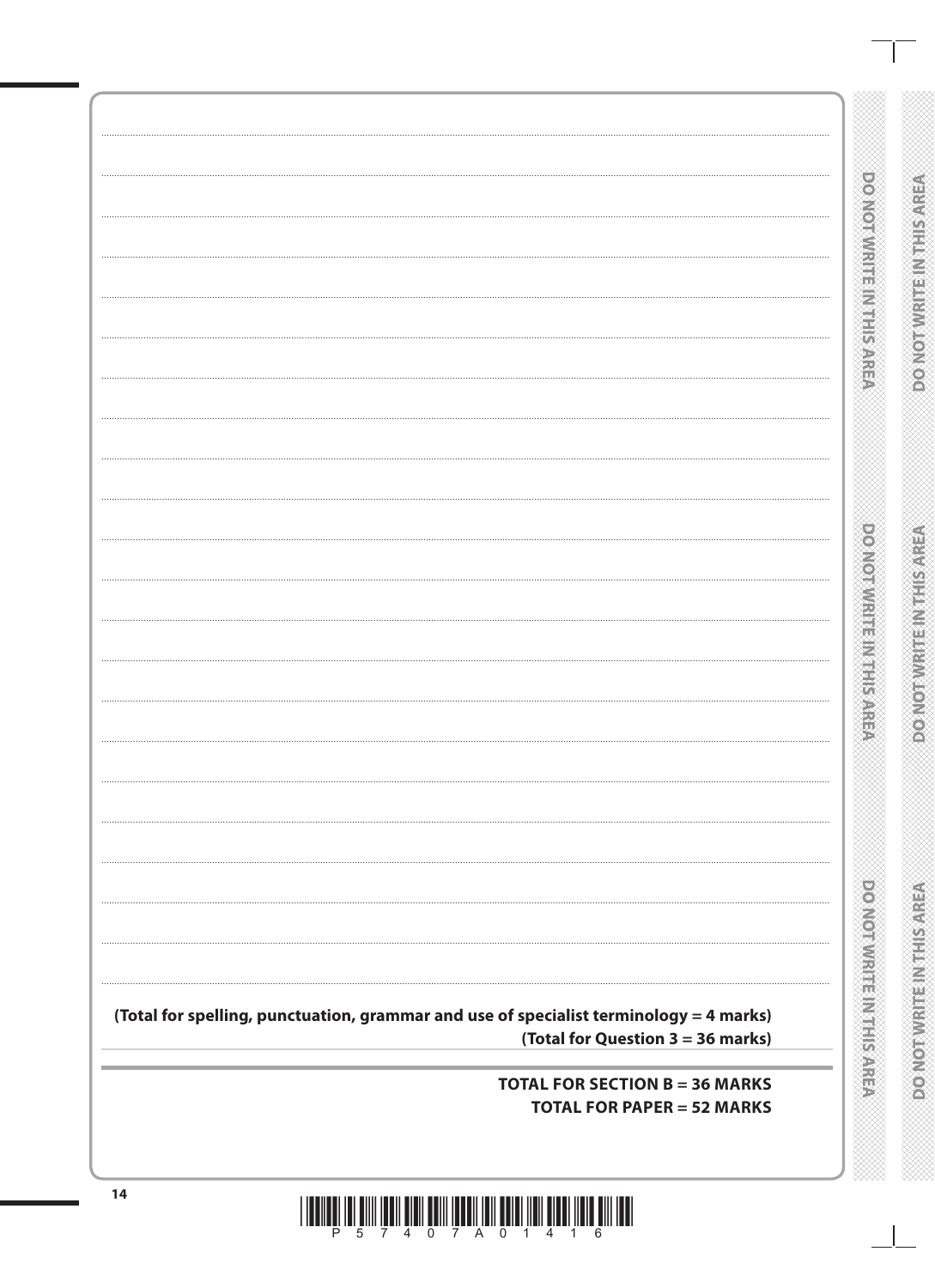$\sim 1$ 

**DO NOTWARE INTHIS AREA** 

**DO NOTAVALE INTERVERS** 

DO NOT WRITE IN THIS AREA

**BLANK PAGE**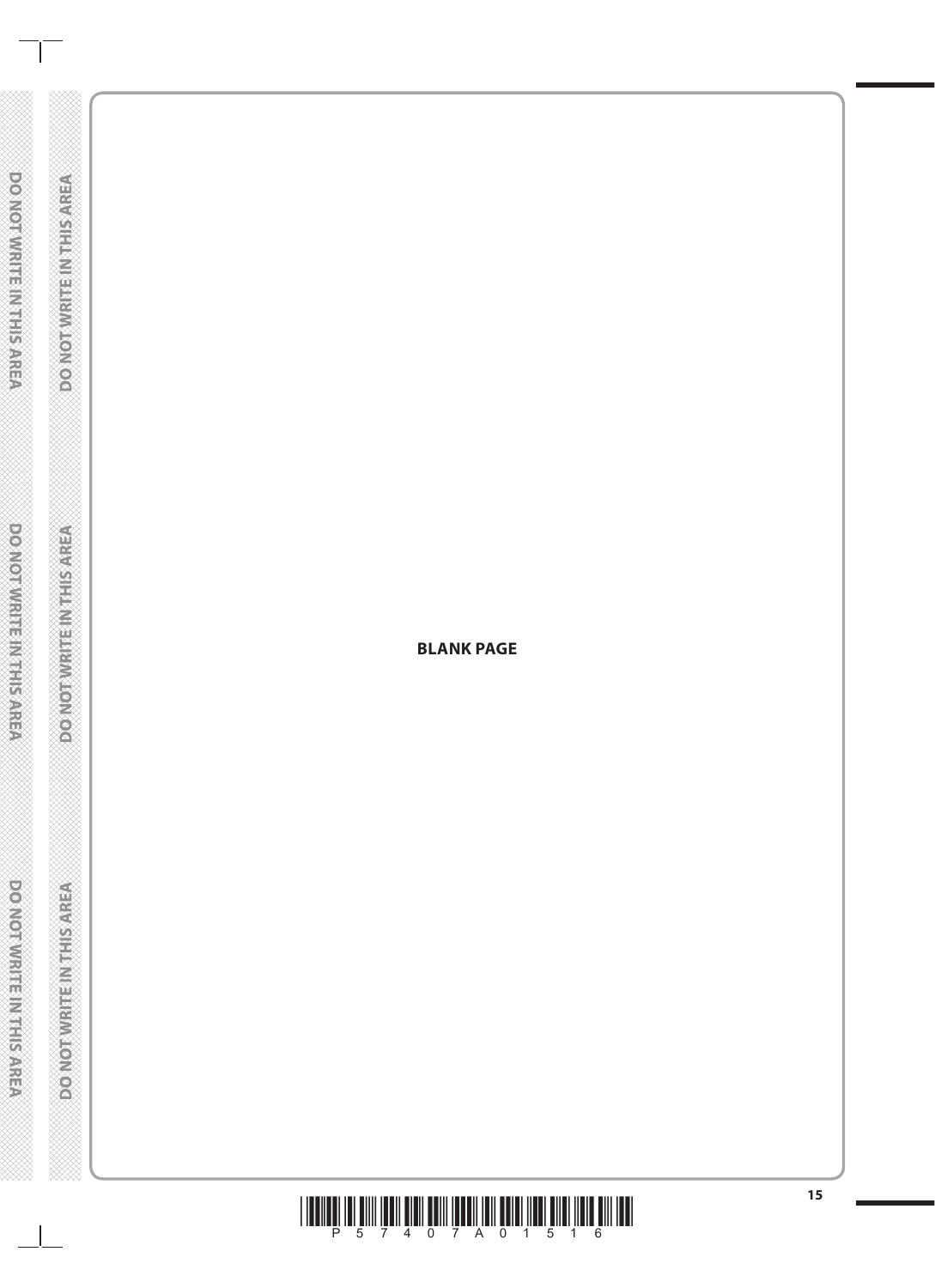## **Acknowledgements**

Source A from: https://kinginstitute.stanford.edu/liberation-curriculum/create-your-own-classroomactivity/little-rock-crisis



**BLANK PAGE**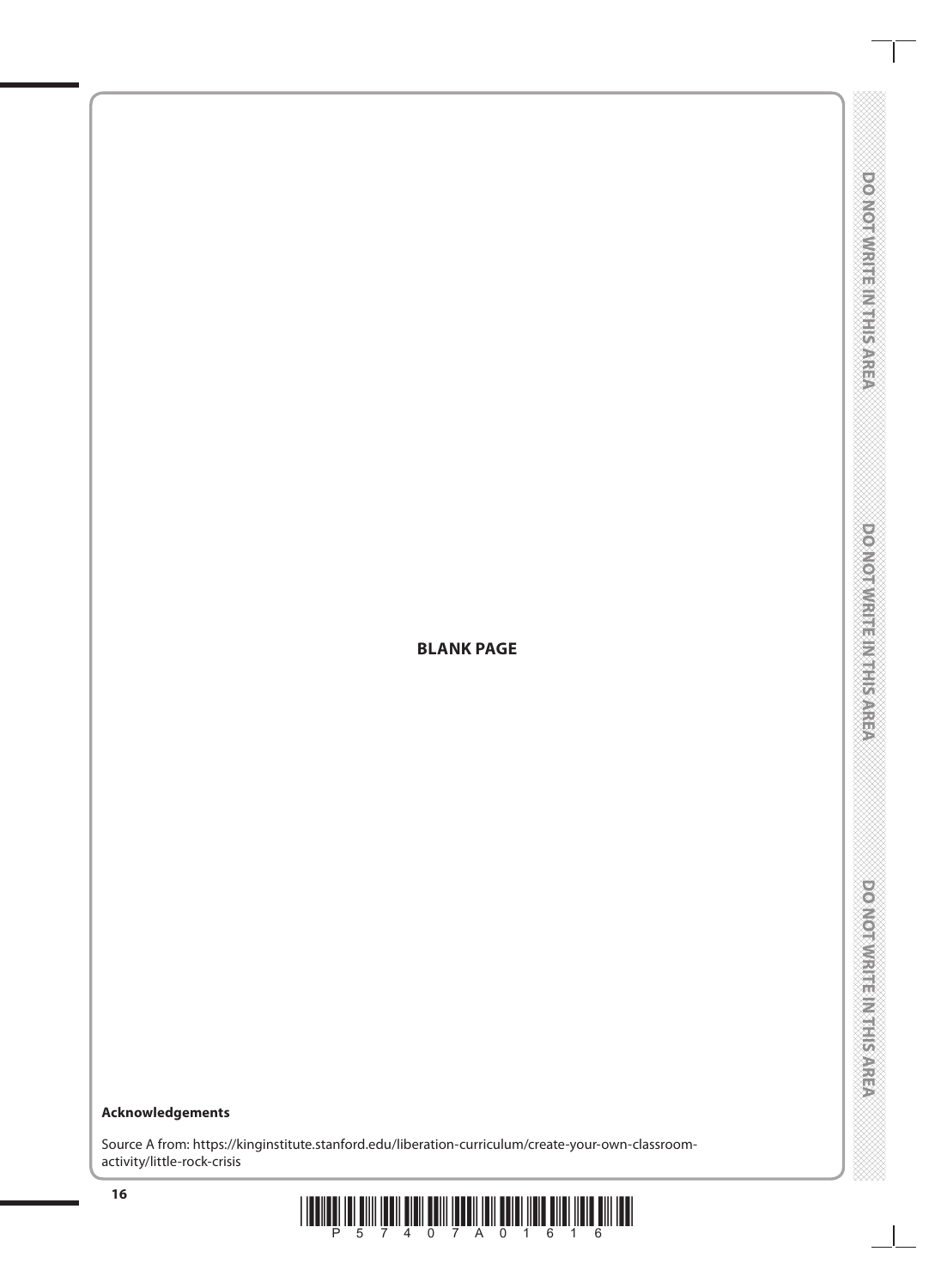### **Pearson Edexcel GCSE (9–1)**

# **Tuesday 11 June 2019**

Afternoon (Time: 1 hour 20 minutes) Paper Reference **1HI0/33**

# **History**

**Paper 3: Modern depth study Option 33: The USA, 1954–75: conflict at home and abroad**

**Sources/Interpretations Booklet**

**Do not return this booklet with the question paper.**







*Turn over*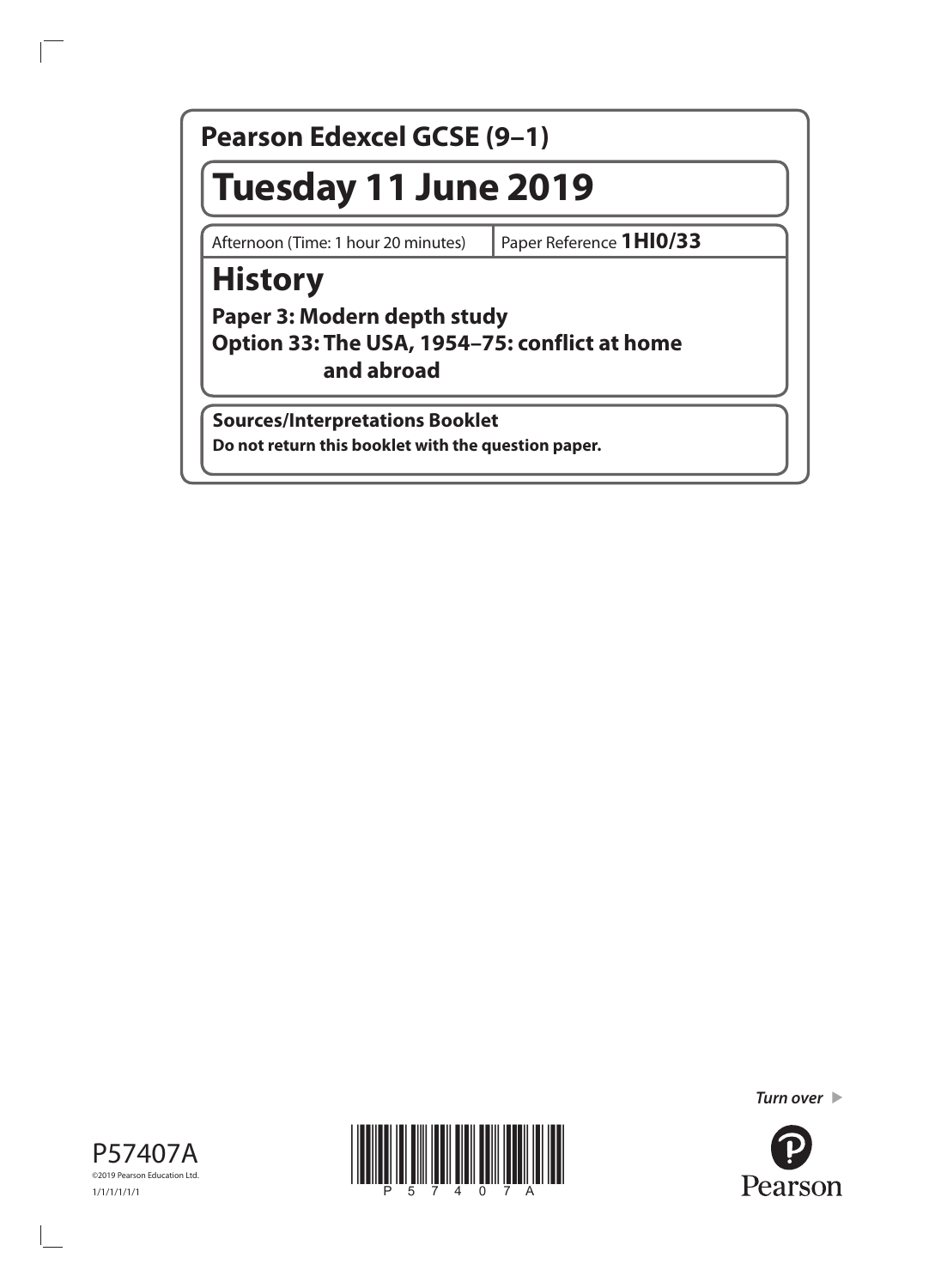#### **Sources/Interpretations for use with Section B.**

**Source B:** A photograph published on the front page of several US newspapers in July 1964. It shows President Johnson presenting Martin Luther King with one of the pens used to sign the Civil Rights Act (1964).



**Source C:** From a radio interview with John Lewis in 2009. Lewis was a civil rights activist who was at the demonstrations in Selma in March 1965.

On Sunday 7 March, about 600 of us started walking in a peaceful fashion through the streets of Selma. As we came to a bridge the Alabama state police attacked us and released tear gas. A state trooper hit me on the head with his truncheon. I thought I was going to die. I was knocked out. I really don't know how I made it back across that bridge.

President Johnson didn't like what was happening. Eight days after 'Bloody Sunday' he gave one of the most important speeches any President has ever made to Congress when he introduced the Voting Rights Act.

Two weeks later we marched again. 300 people set off and by the time we reached Montgomery there were more than 25,000. That march led Congress to pass the Voting Rights Act.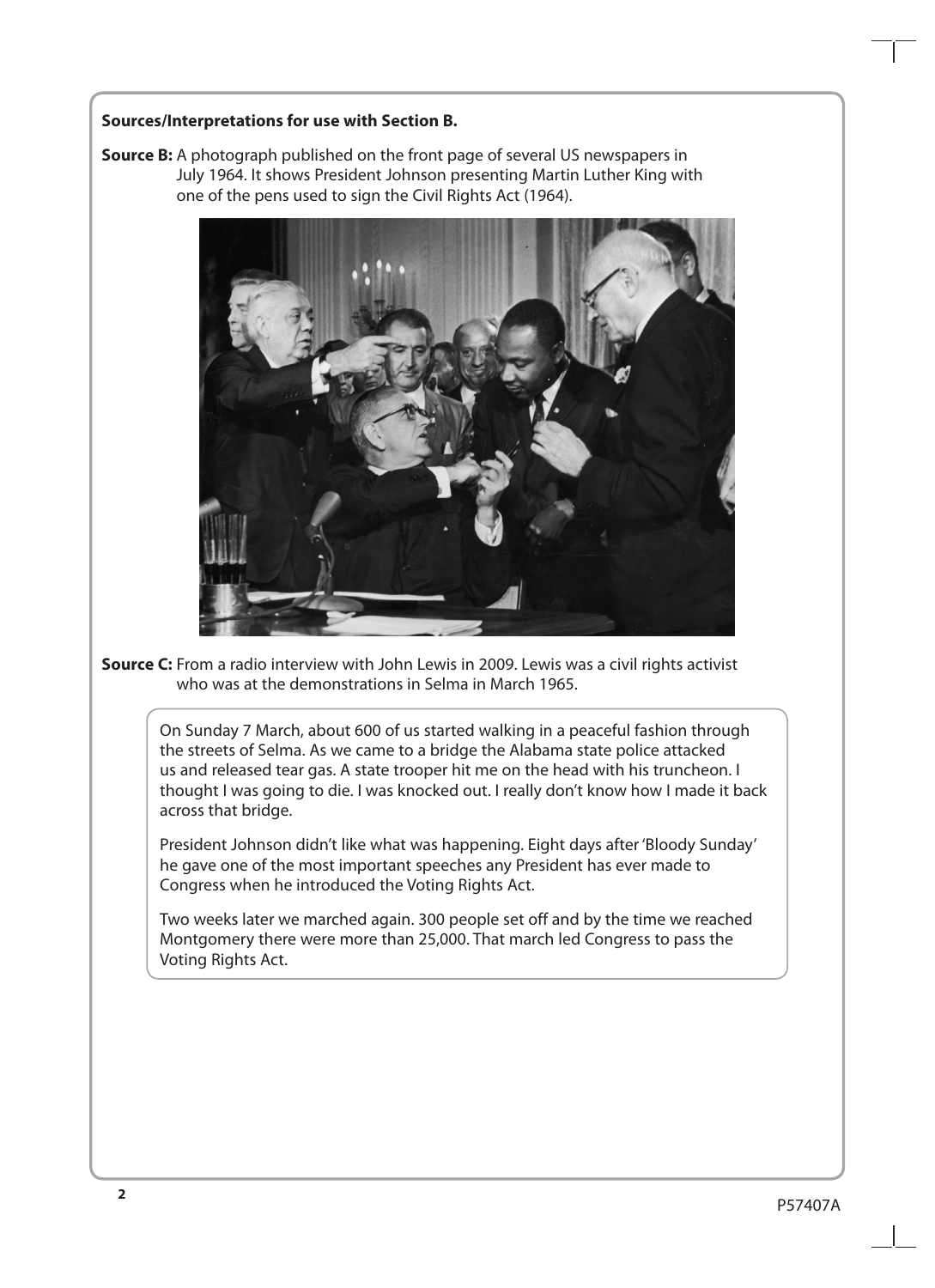**Interpretation 1:** From *The Bill of the Century: The Epic Battle for the Civil Rights Act* by C Risen, published in 2014.

The Civil Rights Act of 1964 was the most important law passed by Congress in the 20th century. The Act banned segregation in hotels and guest houses. It banned discrimination in the workplace. It stopped federal government money from being spent on state projects which were segregated.

The Act had been proposed by President Kennedy in response to growing racial tension in the South, particularly the violent treatment of black protesters in Birmingham, Alabama. In Congress, support for the Act grew after events such as the March on Washington.

**Interpretation 2:** From *Better Day Coming* by A Fairclough, published in 2001.

Five months after the Selma protests in 1965, the Voting Rights Act became law. The Act banned the literacy tests which had been used to keep the number of registered voters low in several states in the South. The Voting Rights Act gave the vote back to black Southerners and made the South democratic.

The Voting Rights Act was the greatest achievement of the Civil Rights Movement. It ended the era of Jim Crow\*

\* Jim Crow – a name used to describe segregation laws in the South